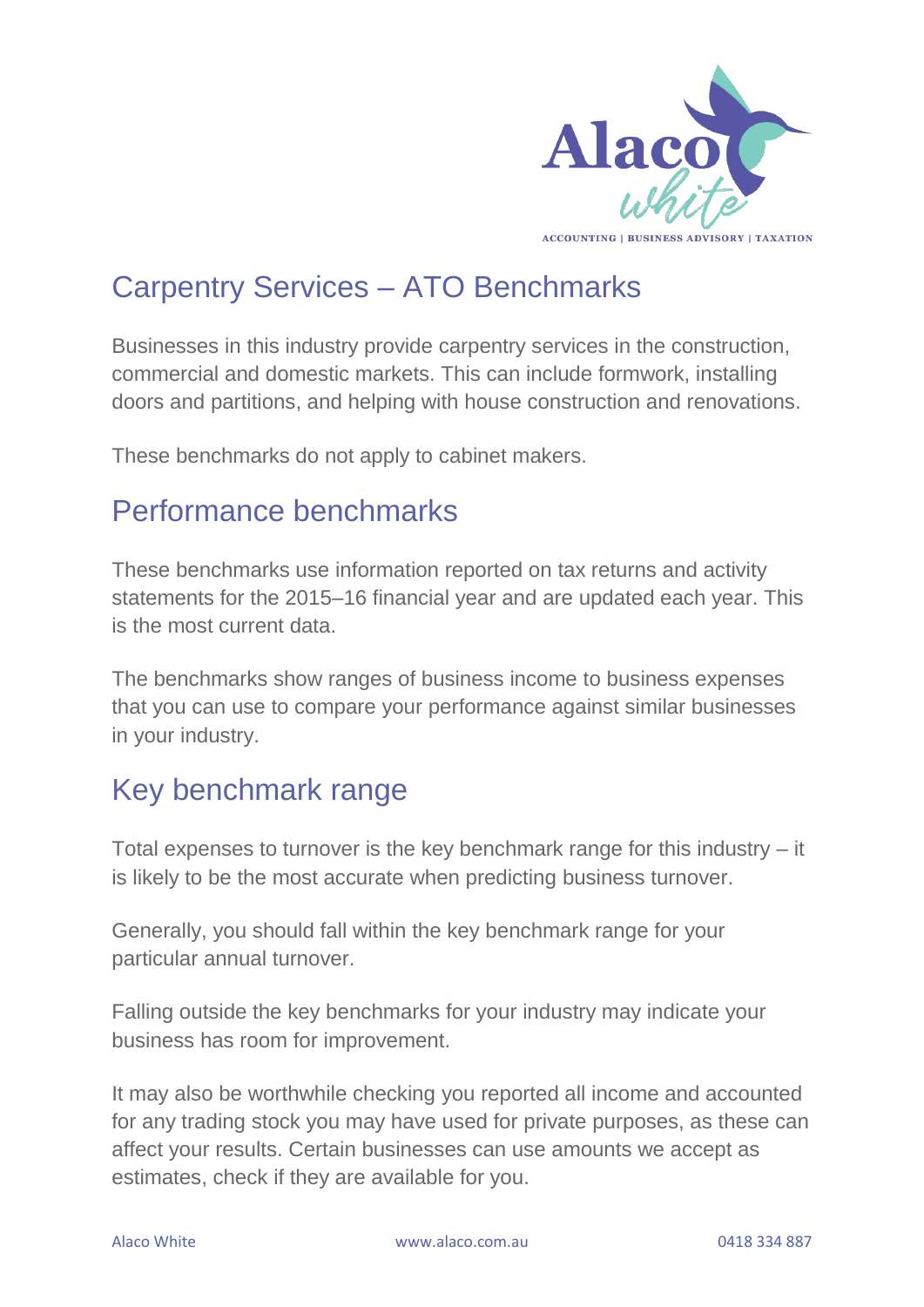# 2015–16 financial year

| Tax return – key benchmarks for 2015–16         |  |                         |  |                          |                        |  |  |
|-------------------------------------------------|--|-------------------------|--|--------------------------|------------------------|--|--|
|                                                 |  | Annual turnover range   |  |                          |                        |  |  |
| Key benchmark<br>range                          |  | $$50,000-$<br>\$110,000 |  | $$110,001-$<br>\$400,000 | More than<br>\$400,000 |  |  |
| <b>Total</b><br>expenses/turnover               |  | $33\% - 51\%$           |  | $54\% - 71\%$            | $80\% - 89\%$          |  |  |
| Average total<br>expenses                       |  | 42%                     |  | 63%                      | 85%                    |  |  |
|                                                 |  |                         |  |                          |                        |  |  |
| Activity statement – key benchmarks for 2015–16 |  |                         |  |                          |                        |  |  |
| Key benchmark<br>range                          |  | Annual turnover range   |  |                          |                        |  |  |
|                                                 |  | $$50,000-$<br>\$110,000 |  | $$110,001-$<br>\$400,000 | More than<br>\$400,000 |  |  |
| Non-capital<br>purchases/<br>total sales        |  | $25\% - 43\%$           |  | $37\% - 57\%$            | $57\% - 72\%$          |  |  |

#### Other benchmark information that may assist your business

Not all expenses, such as those below, are reported by every business.